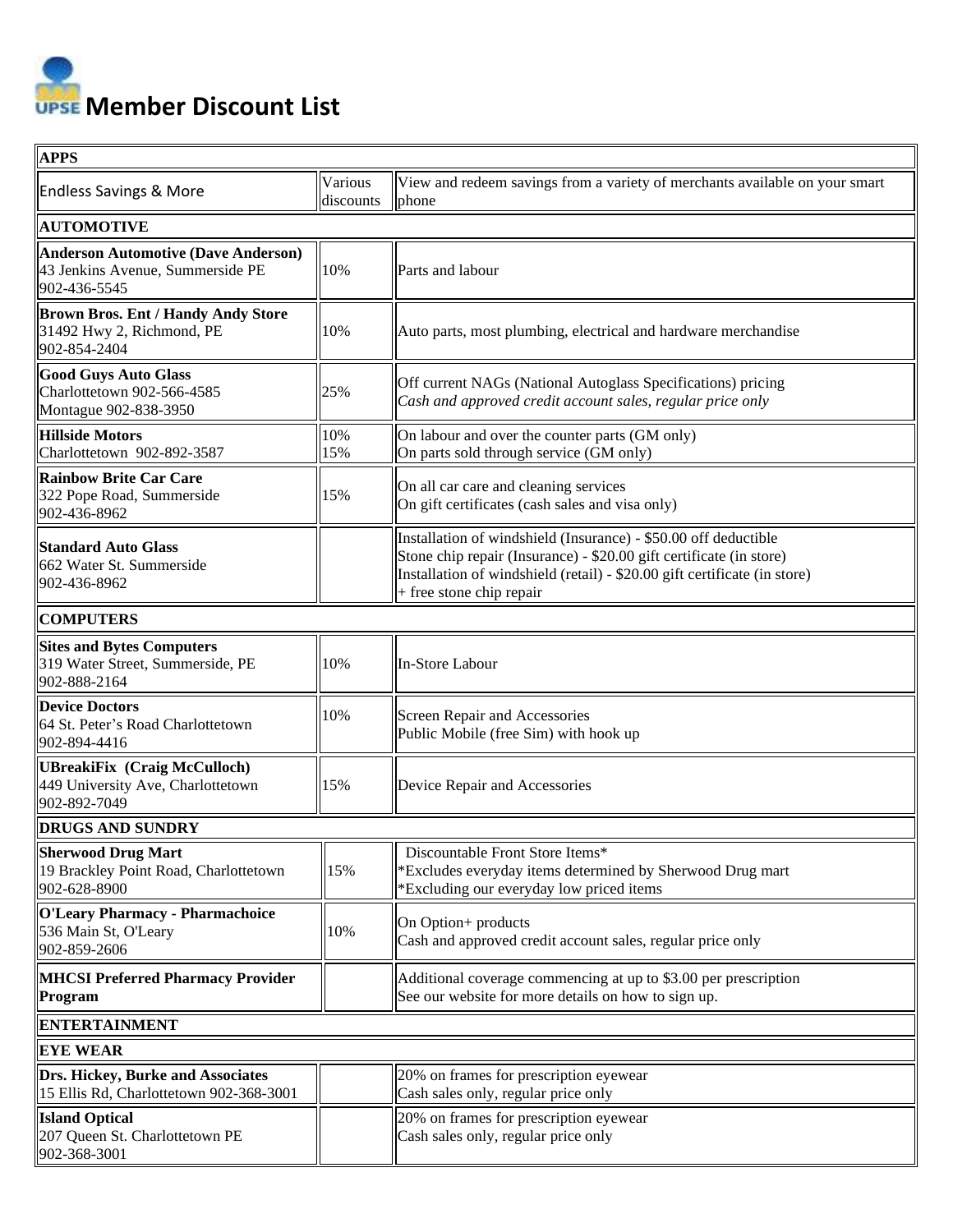**Member Discount List** 

| <b>Matheson Eyewear</b><br>6 Mount Edward Road, Charlottetown<br>902-892-2020                        |     | 10% on eyeglasses and accessories<br>Cash sales and approved credit account sales                                                                                                                                                                                                                                  |  |  |  |
|------------------------------------------------------------------------------------------------------|-----|--------------------------------------------------------------------------------------------------------------------------------------------------------------------------------------------------------------------------------------------------------------------------------------------------------------------|--|--|--|
| <b>FITNESS CENTRES</b>                                                                               |     |                                                                                                                                                                                                                                                                                                                    |  |  |  |
| The Spa<br>670 University Avenue Charlottetown<br>902-566-1400                                       |     | 1 Year Single membership - $$460 + tax$<br>1 Year Couples membership - \$770 + tax<br>1 Year Family membership - \$800 + tax                                                                                                                                                                                       |  |  |  |
| <b>Atlantic Fitness Centres on PEI</b><br>Various locations<br>902-892-1999                          |     | Annual Membership - Corporate Rate                                                                                                                                                                                                                                                                                 |  |  |  |
| <b>Embody Fitness Training</b><br>Various locations<br>902-367-4929                                  | 15% | On eight (8) week fit camp program                                                                                                                                                                                                                                                                                 |  |  |  |
| <b>Naturally Fit</b><br>101 Longworth Ave, Charlottetown<br>902-892-7224                             |     | 15% on retail items, nutritional supplements, clothing, etc.<br>25% on fitness classes                                                                                                                                                                                                                             |  |  |  |
| <b>FLORISTS</b>                                                                                      |     |                                                                                                                                                                                                                                                                                                                    |  |  |  |
| <b>Bernadette's Flowers</b><br>25 Hopeton Road, Stratford<br>902-566-4000                            | 10% | On fresh flowers, plants, design and decor ideas, balloon bouquets, etc. *Certain<br>restrictions apply                                                                                                                                                                                                            |  |  |  |
| <b>Country Garden Florists**</b><br>279 Queens Rd, Montague<br>902-838-3400 Toll free 1-800-555-1862 | 10% | On all purchases excluding wire orders (cash sales only)                                                                                                                                                                                                                                                           |  |  |  |
| <b>Hearts &amp; Flowers</b><br>48 University Avenue, Charlottetown<br>902-566-1499                   | 10% | On all purchases over \$10 (excluding orders wired out of town)                                                                                                                                                                                                                                                    |  |  |  |
| <b>Milligan's Flowers</b><br>29134 Hwy 2, Miscouche<br>902-902-436-4638                              | 15% | on all regular price products                                                                                                                                                                                                                                                                                      |  |  |  |
| FOOTWEAR/CLOTHING                                                                                    |     |                                                                                                                                                                                                                                                                                                                    |  |  |  |
| <b>Marks Work Wearhouse</b>                                                                          | 10% | Personal use and regular priced items only, other conditions apply<br>Discount cards available at UPSE office                                                                                                                                                                                                      |  |  |  |
| <b>Atlantic Safety Wear</b>                                                                          | 15% | All Items other than those already on sale                                                                                                                                                                                                                                                                         |  |  |  |
| <b>Saunders Variety Ltd</b><br>482 Main St. Alberton<br>902-853-2210                                 | 25% | 25% Clothing $& Footwear - regular prices$<br>25% Workboots (with white tags)<br>Blundstones and Under Armour are EXCLUDED from discounts                                                                                                                                                                          |  |  |  |
| <b>SoftMoc Inc.</b>                                                                                  | 10% | <b>Blundstones are EXCLUDED</b><br>"The newest update to the code for online shopping is:<br>111000041460. Please note that this code is private and meant for<br>the use of PEI UPSE Members only; it should never be shared with<br>any unauthorized persons or posted online. Some product<br>exclusions apply. |  |  |  |
| <b>Proude's Shoe Store</b><br>Sherwood Shopping Centre, Charlottetown<br>902-894-3504                | 10% | on all regular priced footwear and leather goods                                                                                                                                                                                                                                                                   |  |  |  |
| <b>Atlantic Safety Wear</b><br>13 Wood Islands Road<br>Lower Montague, PE C0A 1R0                    | 15% | In store and their online store (use promo code upse15)                                                                                                                                                                                                                                                            |  |  |  |
| <b>FUEL</b>                                                                                          |     |                                                                                                                                                                                                                                                                                                                    |  |  |  |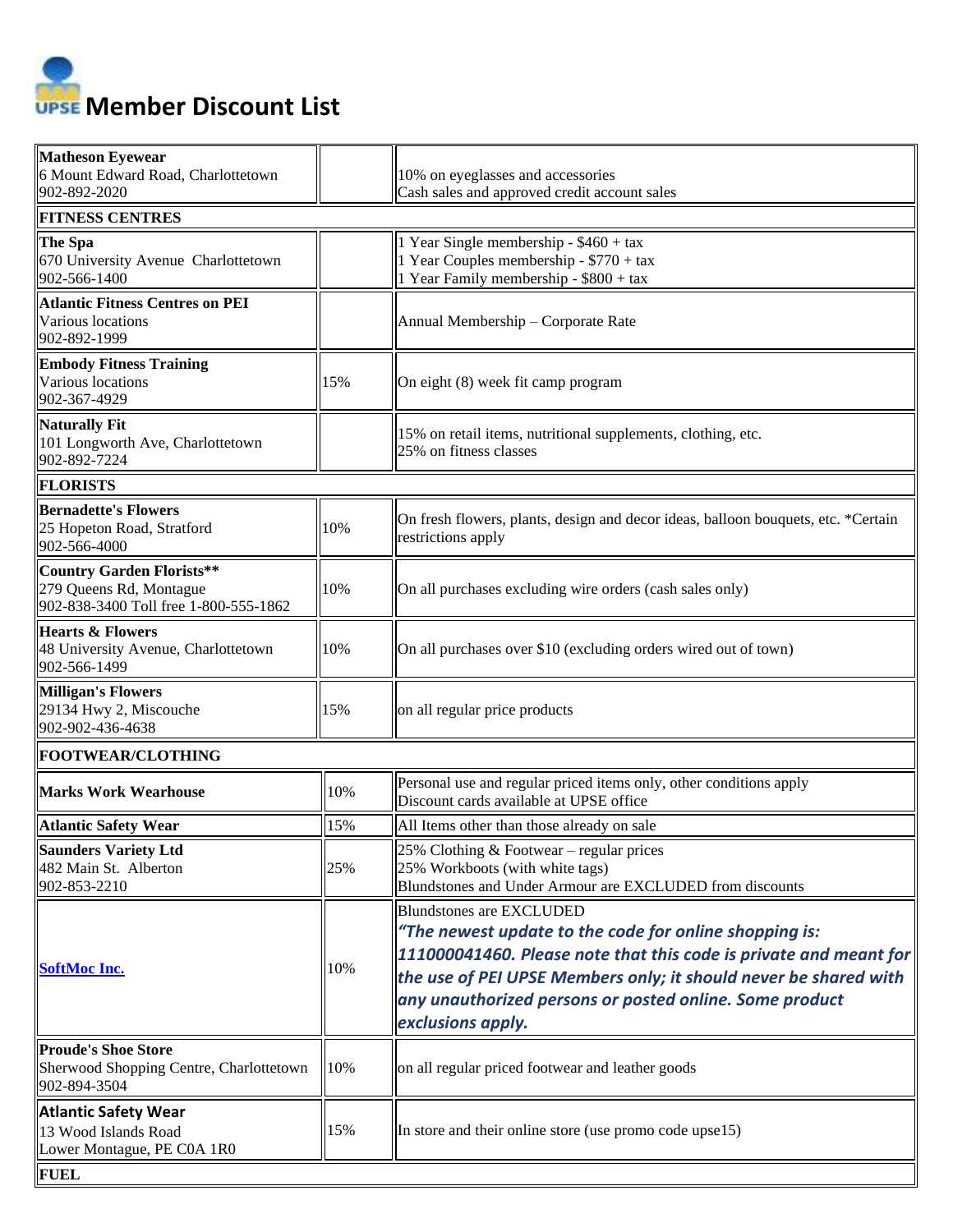

| <b>Island Petroleum, David McNeill</b><br>Summerside 902-436-2211                                                 | 6¢/Itr<br>5¢/Itr  | For credit approved/auto-delivery customers<br>For credit approved/will call customers                                            |  |  |
|-------------------------------------------------------------------------------------------------------------------|-------------------|-----------------------------------------------------------------------------------------------------------------------------------|--|--|
| <b>CST/Ultramar</b><br>12 Mount Edward Road                                                                       | 4c/1tr<br>6.5cltr | Residents of Queens and Kings county<br>Save 6.5c/ltr on automatic fuel delivery<br>Save 4c/ltr on call in or cash delivery       |  |  |
| <b>HOME IMPROVEMENT</b>                                                                                           |                   |                                                                                                                                   |  |  |
| <b>The Branch Manager</b><br>902-675-2584                                                                         | 10%               | On Tree Removal,<br>Pruning and stump grinding                                                                                    |  |  |
| <b>City Flooring</b><br>601 Read Drive Summerside<br>902-724-3220                                                 | 12%               | All Materials                                                                                                                     |  |  |
| <b>Dulux Paints</b><br>449 University Avenue<br>Charlottetown<br>902-566-5151                                     |                   | 25% - on Dulux & Glidden paints<br>10% - on Sundries                                                                              |  |  |
| <b>Furniture Gallery Inc.</b><br>664 Water St, Summerside<br>902-436-7494                                         |                   | 15% - Furniture and Accessories<br>Cash sales and approved credit account sales, regular price only                               |  |  |
| <b>Hambly's Brandsource Home Furnishing</b><br>Charlottetown<br>902-566-1156                                      | 10%               | Furniture, Bedding and Accessories<br>*Appliances are NOT included<br>Cash sales only, regular price only                         |  |  |
| <b>Home Hardware Charlottetown</b><br>115 St. Peter's Road, Charlottetown<br>902-892-3000                         |                   | 20% off House Paints<br>15% off Paint Sundries                                                                                    |  |  |
| <b>Merry Maids</b><br>Cornwall 902-628-6400,<br>Summerside 902-436-1992                                           |                   | 10% off initial cleaning<br>\$10.00 off first 10 cleanings - weekly/bi-weekly<br>Air Miles - 10 air miles after every 5 cleanings |  |  |
| <b>Northumberland Paints/House of</b><br><b>Excellence</b><br>5 Lower Malpeque Road Charlottetown<br>902-368-1900 | 10%               | On regular priced items                                                                                                           |  |  |
| <b>INSURANCE</b>                                                                                                  |                   |                                                                                                                                   |  |  |
| <b>Cooke Insurance</b><br>Alberton, Charlottetown, Summerside<br>902-566-5666                                     | up to<br>40%      | group home and auto insurance                                                                                                     |  |  |
| The Cooperators Group Auto & Home<br>1-800-387-1963                                                               |                   | Call their Contact Centre in Atlantic Canada for a no obligation quote                                                            |  |  |
| <b>MEMORIALS</b>                                                                                                  |                   |                                                                                                                                   |  |  |
| <b>SMET MONUMENTS</b><br>85 Sandy Cove Road (800) 561-9686                                                        | 10%-25%           |                                                                                                                                   |  |  |
| <b>HOTELS / MOTELS</b>                                                                                            |                   |                                                                                                                                   |  |  |
| <b>Causeway Bay Hotel</b><br>Summerside<br>902-436-2157                                                           | 15%               | Hotel Guest Rooms / Convention Rooms/ Meals                                                                                       |  |  |